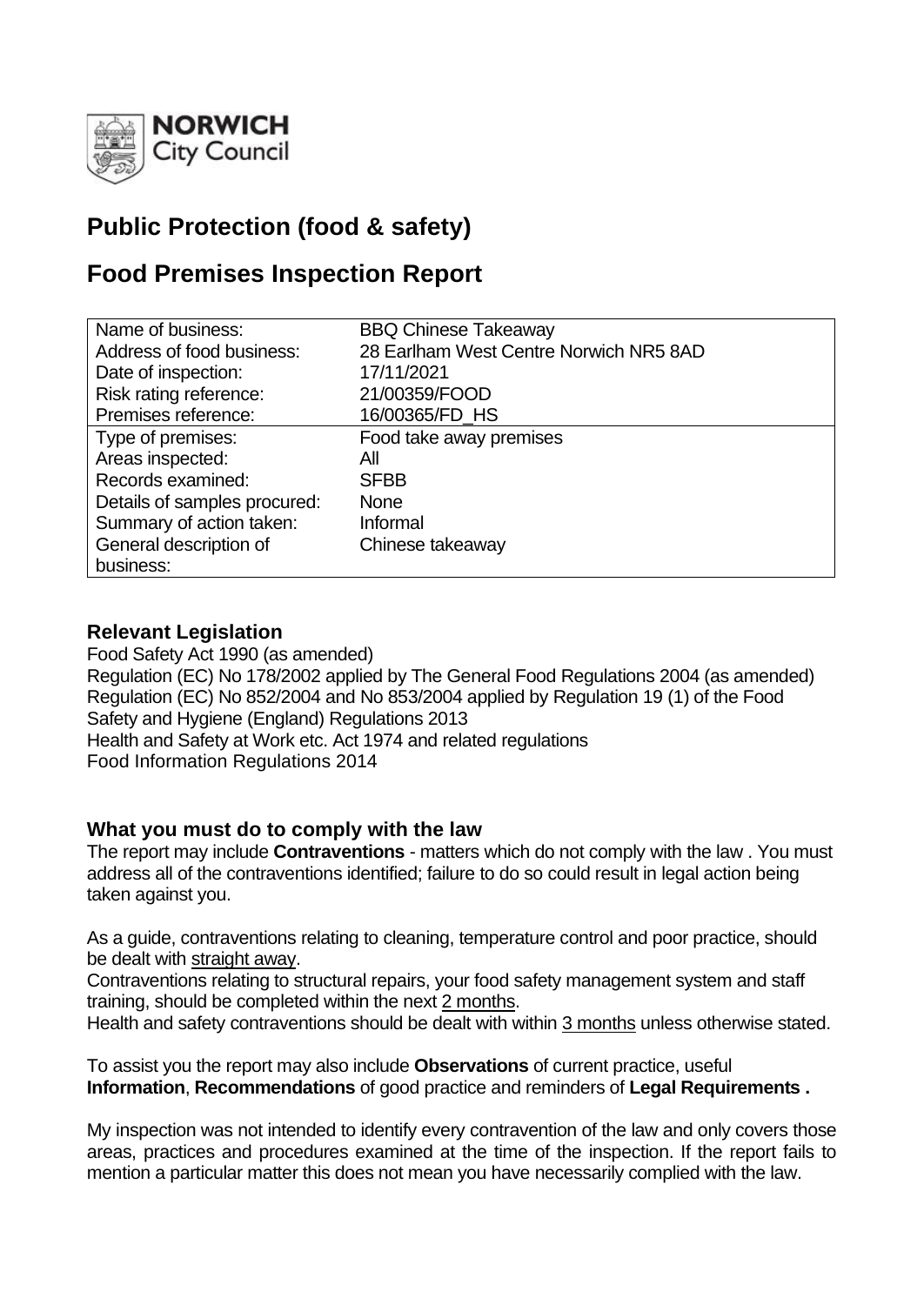# **Food Hygiene Rating Re-Scoring Visit**

Date:26.1.2022

Following the previous inspection a re-rating visit was requested. The revised score is indicated here. The results of the original inspection are listed below.

Your revised Food Hygiene Rating is 4 – a good standard



Inspectors notes:

Food Hygiene and Safety new score, 5. All matters have been addressed. Equipment was clean, you are date coding items, aware of and checking critical temperatures, and food was in date.

Structure and Cleanliness new score, 5. The premises is now clean. You still need to provide a light in the walk in chiller.

Management new score, 10. You have done a Level 2 food hygiene course. SFBB is used well. Still work to do on allergen assessment.

# **FOOD SAFETY**

#### **How we calculate your Food Hygiene Rating:**

The food safety section has been divided into the three areas which you are scored against for the hygiene rating: 1. food hygiene and safety procedures, 2. structural requirements and 3. confidence in management/control procedures. Each section begins with a summary of what was observed and the score you have been given. Details of how these scores combine to produce your overall food hygiene rating are shown in the table.

| <b>Compliance Area</b>                     |          |    |           | <b>You Score</b> |               |    |           |    |                 |
|--------------------------------------------|----------|----|-----------|------------------|---------------|----|-----------|----|-----------------|
| <b>Food Hygiene and Safety</b>             |          |    |           | 0                | 5.            | 10 | 15        | 20 | 25              |
| <b>Structure and Cleaning</b>              |          |    |           | 0                | 5.            | 10 | 15        | 20 | 25              |
| Confidence in management & control systems |          |    |           | $\overline{0}$   | 5.            | 10 | 15        | 20 | 30              |
|                                            |          |    |           |                  |               |    |           |    |                 |
| <b>Your Total score</b>                    | $0 - 15$ | 20 | $25 - 30$ |                  | $35 - 40$     |    | $45 - 50$ |    | 50 <sub>1</sub> |
| <b>Your Worst score</b>                    | 5        | 10 | 10        |                  | 15            |    | 20        |    |                 |
|                                            |          |    |           |                  |               |    |           |    |                 |
| <b>Your Rating is</b>                      | 5        | 4  |           | 3                | $\mathcal{P}$ |    |           |    | $\Omega$        |

Your Food Hygiene Rating is 1 - major improvement is necessary

 $(2)$   $(3)$   $(4)$   $(5)$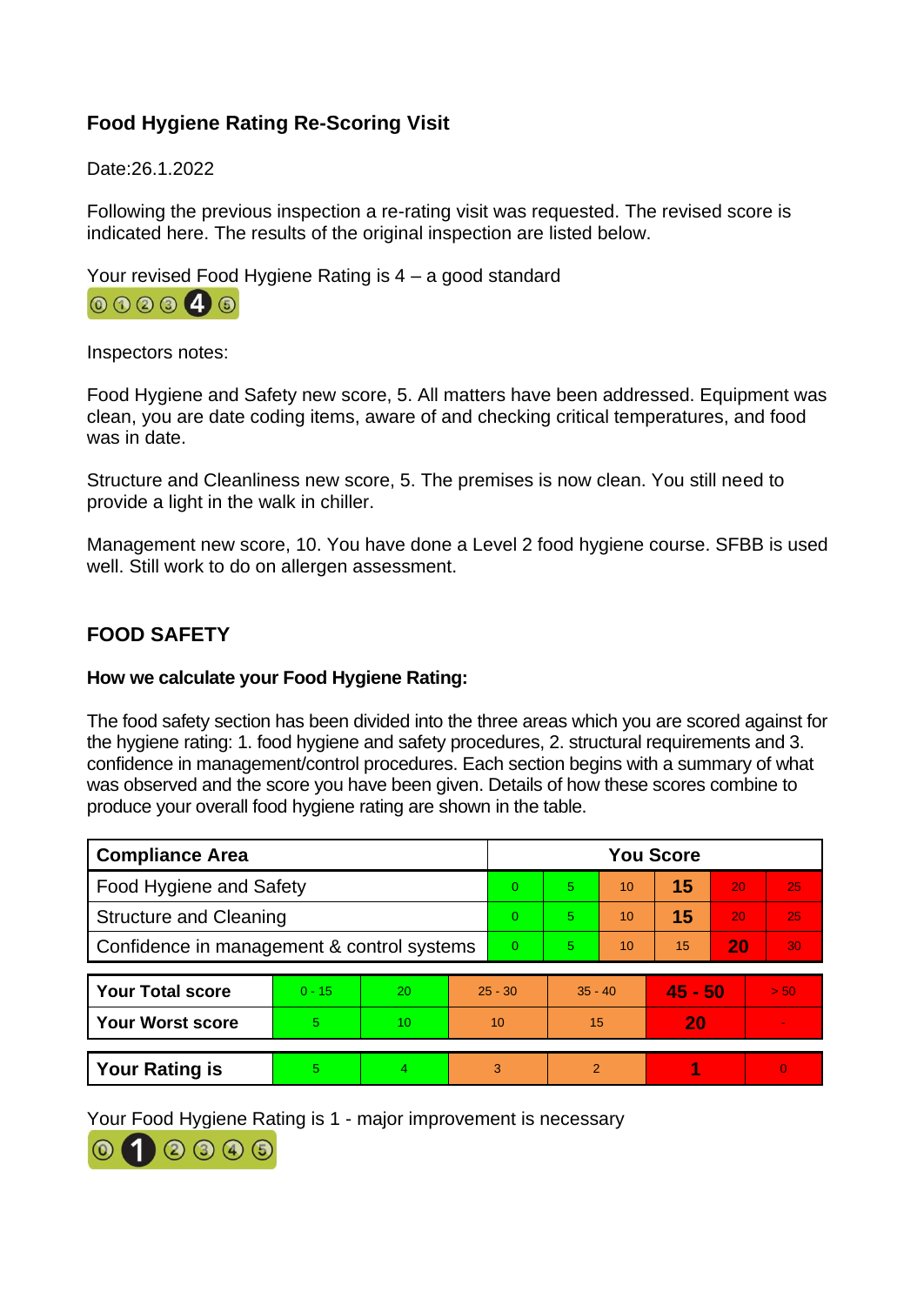# **1. Food Hygiene and Safety**

Food hygiene standards are less than satisfactory and you are failing to comply with the law in many respects. Contraventions require your immediate attention as some are critical to food safety. We may revisit your business and if standards have not improved take formal enforcement action. **(Score 15)**

#### Contamination risks

**Contravention** The following exposed food to the general risk of cross-contamination with bacteria or allergens or its physical contamination with dirt, foreign objects or chemicals:

- Dirty structure including walls, floors, ceilings and wok range
- Dirty equipment including fridge shelves
- Dirty containers some containing open food, some that had been washed up
- Dirty probe thermometer
- Raw stored above ready to eat food
- Chopping boards held in place with fabric cloths
- Wooden chopping boards
- Personal food kept with business food

**Guidance** The FSA (visit www.food.gov.uk for more information) has issued guidance on controlling E.coli 0157 through:

- \* the complete separation of raw and ready-to-eat food
- \* the correct use of wash-hand basins and thorough hand-washing

\* having dedicated equipment (including complex equipment) for raw and ready-to-eat foods

\* through 2-stage cleaning and the correct use of sanitiser

\* and by controlling the risks posed by soily vegetables.

**Recommendation** Provide separate equipment and utensils designated for use with either raw or ready-to-eat foods, which can be easily identified (e.g. colour coded) and stored and washed separately.

**Information** It is recommended that colour coded boards, stored in a rack when not in use, are provided.

#### Hand-washing

**Contravention** The following indicated that hand-washing was not suitably managed::

- wash hand basins were dirty
- no means for hygienically drying hands was available.

**Information** Proper hand-washing is essential to prevent cross-contamination of E.coli 0157 and other harmful bacteria onto food and food contact surfaces. Hand-washing should include the following steps:

- wet hands before applying soap
- good hand rubbing technique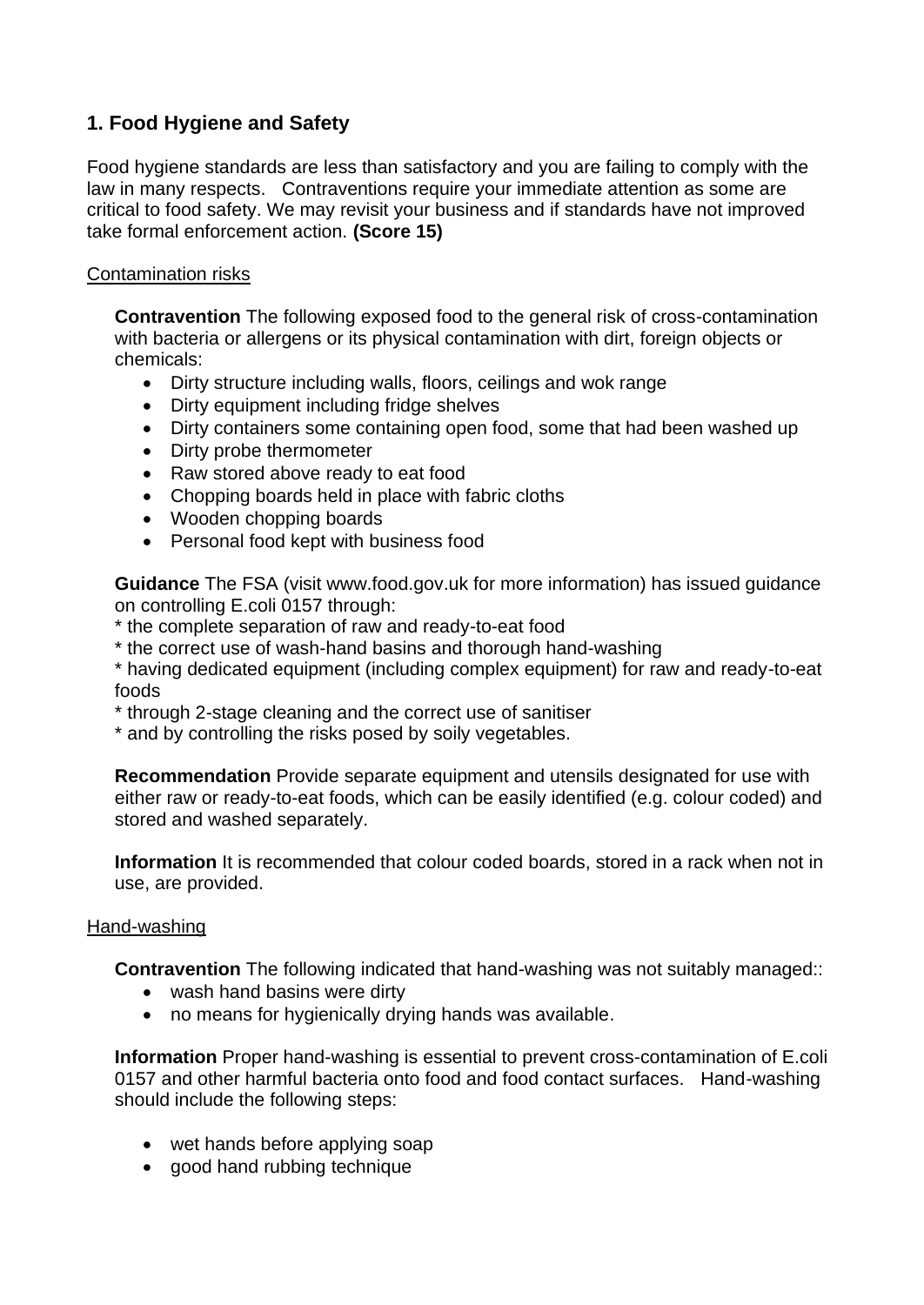- rinsing of hands
- hygienic drying

**Information** Hand-washing is required:

- before handling ready-to-eat food
- after touching raw food and its packaging, including unwashed fruit and vegetables
- after a break/smoking
- after going to the toilet
- after cleaning
- after removing waste
- after blowing your nose

**Recommendation** After washing hands food handlers should turn the taps off using paper towel to prevent them from re contaminating their hands

#### Personal Hygiene

**Contravention** The following are examples of poor personal hygiene or where it was made difficult for food handlers to maintain sufficiently high standards of personal cleanliness:

- staff were not wearing suitable protective clothing
- staff were wearing dirty clothing

**Legal Requirement** All persons in food handling areas must wear suitable, clean, and where appropriate protective clothing.

**Recommendation** To further improve personal hygiene I suggest:

• Washable over clothing for food preparation must cover clothing worn beneath. It should only be worn once at work.

#### Temperature Control

**Contravention** The following evidence indicated there was a risk of bacteria growing on food::

- hot foods, for service, were kept below 63 degrees Celsius for over 2 hours. This was cooked rice, held in the rice cooker.
- food temperatures were not being monitored. Fridge and freezer temperatures must be monitored at least once per day. Also temperatures of cooked/reheated, and hot held food, where appropriate.

**Guidance** It is essential to know that your probe thermometer is working properly. If the reading is outside these ranges you should replace your probe or return it to the manufacturer to be calibrated. A simple way to check a digital probe is to put it in iced water and boiling water:

- The readings in iced water should be between -1°C and 1°C .
- The readings in boiling water should be between 99°C and 101°C .

**Guidance** All food products should be stored in accordance with the manufacturer instructions.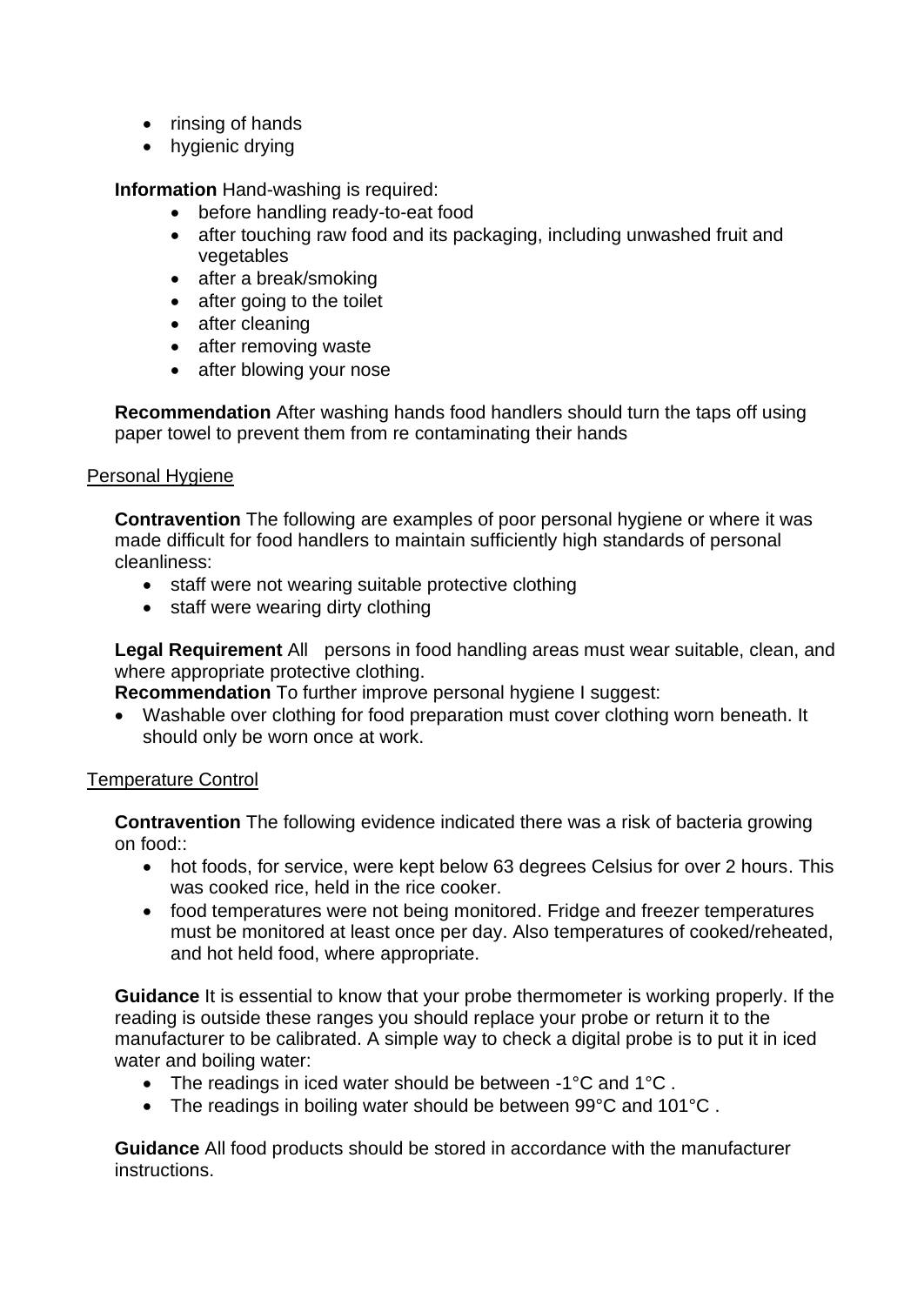**Recommendation** The core temperature of cooked and reheated foods should reach 75°C for 30 seconds or an equivalent time and temperature combination.

**Recommendation** In addition to the visual checks you undertake, use a probe thermometer to check the core temperature of cooked and reheated foods. The temperature should reach 75°C for 30 seconds or an equivalent time/temperature combination (e.g. 80°C for 10 seconds).

**Recommendation** Rapid cooling can be achieved by reducing the portion size, either by cutting food into smaller pieces or by decanting into several smaller shallow containers

**Recommendation** Infrared thermometers can be used as a simple and speedy way of checking the surface temperatures of hot and cold food. When using them you need to remember that they measure the surface temperature of the food or wrapping rather than the core temperature.

### Unfit food

**Contravention** The following food was unfit (and was seized or destroyed in my presence) because it was either; past its use by date;

- Beansprout in bag- use by 16.11.21
- Wanton pastry -use by 2.11.21. You claimed this product had been frozen but no labels had been applied to enable you to demonstrate this had been done safely.

**Legal Requirement** Any food which is found at your food premises is presumed to be intended for sale and must comply with the law.

**Information** High risk items bear a use by date. You must not sell, use or intend to sell such items and should ensure you have checks in place to remove these from use. Ideally, do not freeze these items. If this has to be done occasionally, you should freeze when the product is in date, and add labels to show when frozen and defrosted.

**Recommendation** You should have a system to identify when open or prepared foods need to be used by or discarded, to ensure the food is fit for consumption. I recommend you apply labels which give a date that is 2 days after the day of production e.g. if food is opened on Monday it should be used by the end of Wednesday (an exception is rice which should not be kept longer than 24 hours)

#### Poor Practices

**Contravention** The following matters represented poor practice and if allowed to continue may cause food to become contaminated or lead to its deterioration::

• Beans- Best before 11.11.21-you claim these were for family use, but these were stored with business food. Unless stored elsewhere and not among business food, the assumption is that these may be used.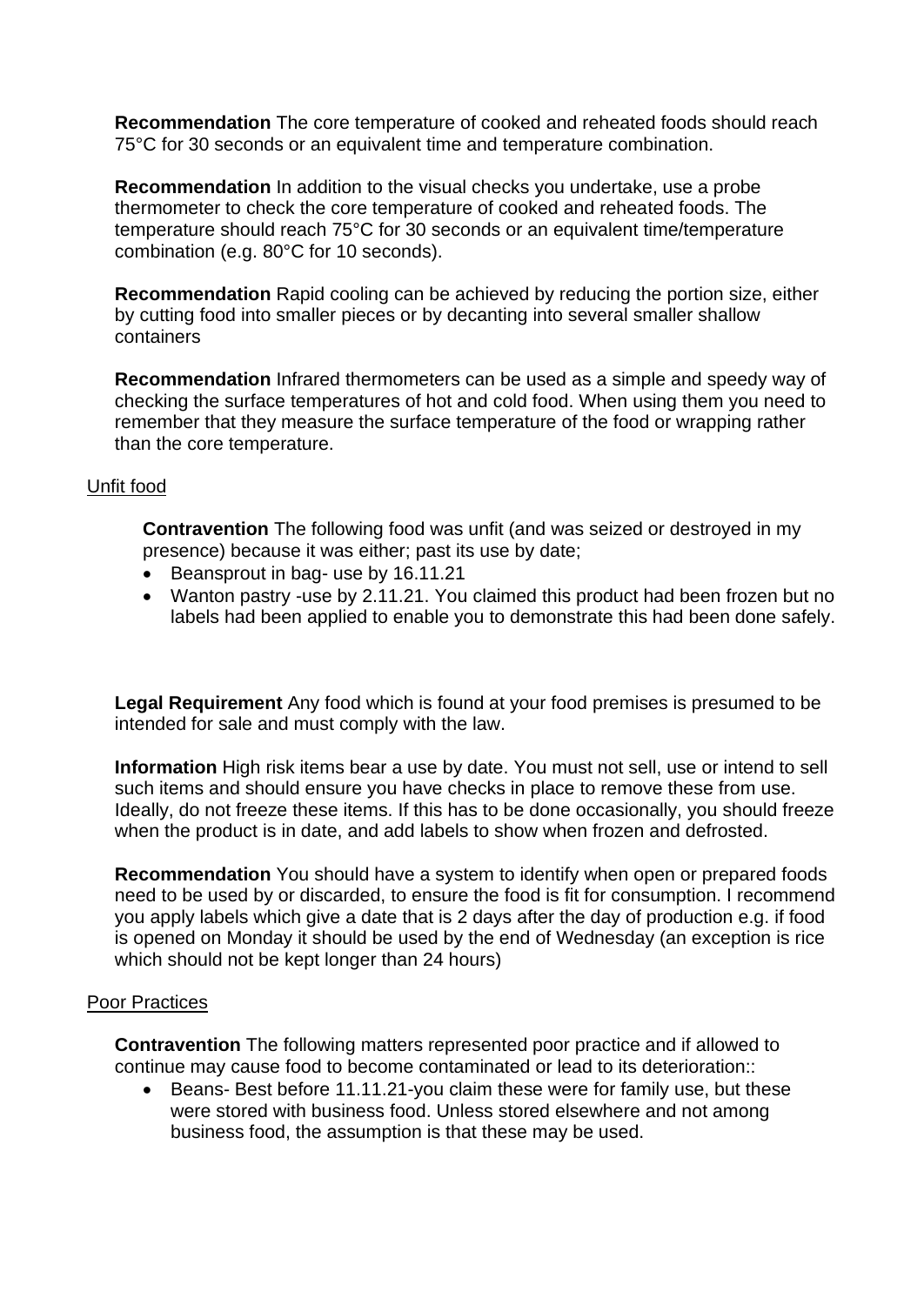**Guidance** It is permitted to sell food after its BEST BEFORE date, but becomes an offence if it is not of the nature, substance or quality demanded by the consumer. You must check the food and make sure your customers are aware that it is past the BEST BEFORE date.

**Recommendation** Keep food for personal use separately.

## **2. Structure and Cleaning**

The structure facilities and standard of cleaning and maintenance are less than satisfactory and you are failing to comply with the law in many respects. Contraventions require your immediate attention as some are critical to food safety. We may revisit your business and if standards have not improved take formal enforcement action. **(Score 15)**

#### Cleaning of Structure

**Contravention** The following items were dirty and require more frequent and thorough cleaning::

- floor wall junctions
- around equipment feet
- extraction canopy
- high level cleaning
- walls particularly behind food preparation surfaces and sink
- ceiling
- hand contact surfaces such as light swiches and door handles
- fly screens
- wash hand basin
- fridge shelves

**Information** A detergent is a chemical used to remove grease, dirt and food and is used in the first cleaning step.

**Information** Disinfectant: is a chemical that kills bacteria

**Information** Different sanitiser requires different CONTACT TIMES to be effective. Ensure that you know what the contact time is and that all your staff are trained to use the sanitiser effectively

**Recommendation** Your cleaning schedule is there to remind you to clean before an item becomes dirty. If an item is dirty when you go to clean it, increase the frequency of cleaning.

**Recommendation** Remove redundant items, equipment and cardboard from food rooms.

#### Cleaning of Equipment and Food Contact Surfaces

**Contravention** The following items are dirty and must be cleaned::

• fridge shelving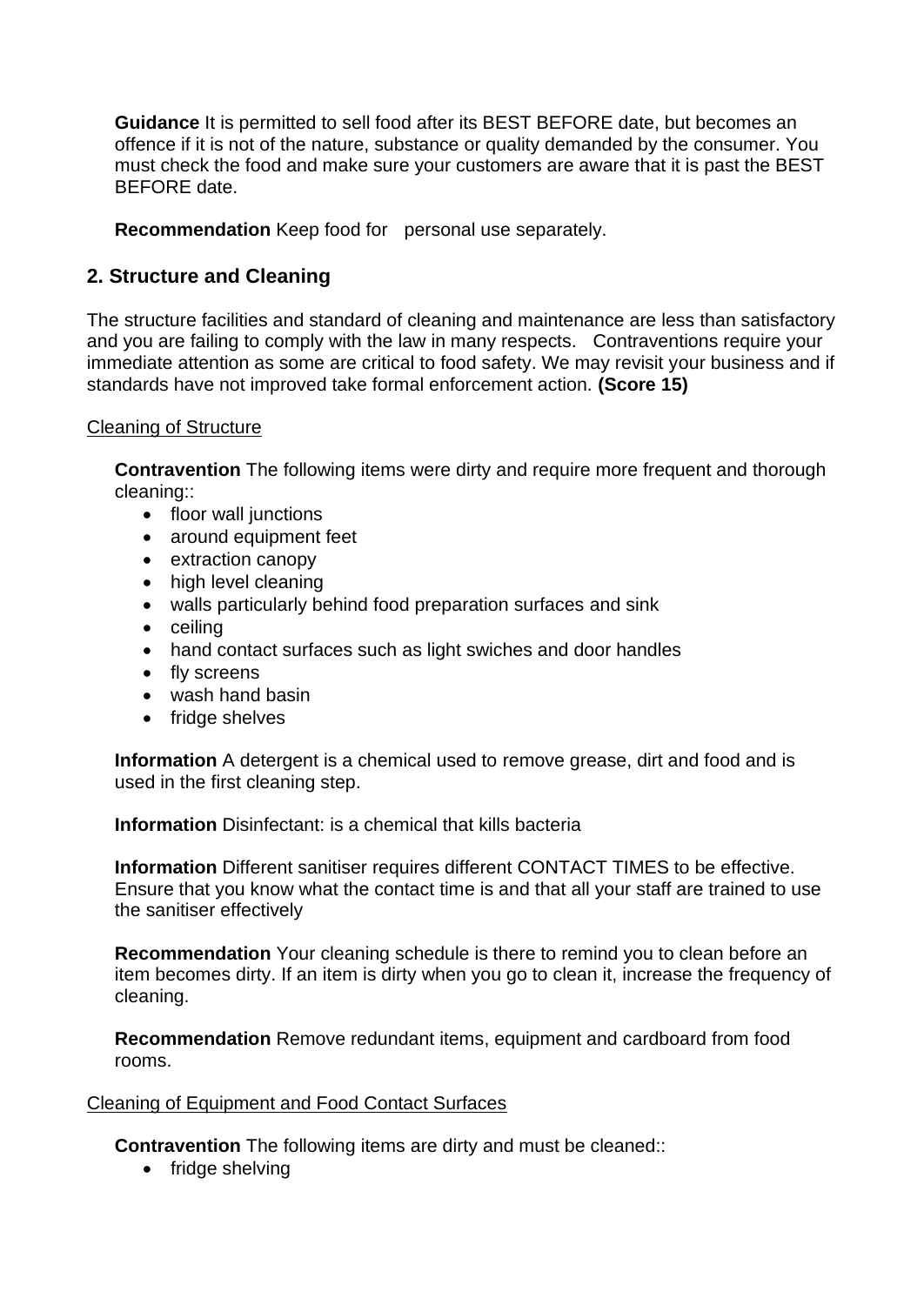- microwave
- food storage containers

**Information** Please refer to www.food.gov.uk/business-guidance/e-coli-crosscontamination-guidance

#### Cleaning Chemicals / Materials / Equipment and Methods

**Contravention** The following evidence demonstrated your cleaning materials, equipment and methods were not sufficient to control the spread of harmful bacteria between surfaces:

- Cardboard cannot be cleaned adequately. Do not use it to line shelves. It may also harbour bacteria.
- You had a Dettol spray, but were using dirty fabric cloths to wipe this off, which could result in contamination.

**Information** A surface sanitiser may be rendered ineffective if you are not following the correct dilution or allowing a sufficient time for the product to work (CONTACT TIME). Always follow the instructions on the product label.

**Information** You must ensure that the sanitiser you use is effective against bacteria. Ensure that they meet the following standards BS EN 1276:1997 and 13697:2001.

**Guidance** Even when using a surface sanitiser you should be following the 'two-stage' cleaning method. Apply the sanitiser once to remove visible dirt and food debris and then a second time to ensure effective disinfection. Make sure you follow the correct contact time for the product.

**Recommendation** Use disposable paper wipes for cleaning and for mopping up spillages.

#### **Maintenance**

**Contravention** The following had not been suitably maintained and must be repaired or replaced:

- Floor surfaces
- Rusted internal surfaces of microwave

#### Facilities and Structural provision

**Contravention** The following facilities were inadequate and must be improved:

• the lighting was insufficient for safe food preparation and cleaning. Bulbs were missing to hall light and walk in chiller.

#### Pest Control

**Contravention** Pest proofing is inadequate particularly in the following areas::

• the screen to the rear door was poorly fitting.

**Recommendation** Ensure staff are trained to recognise the signs of pests and that they undertake regular checks of the premises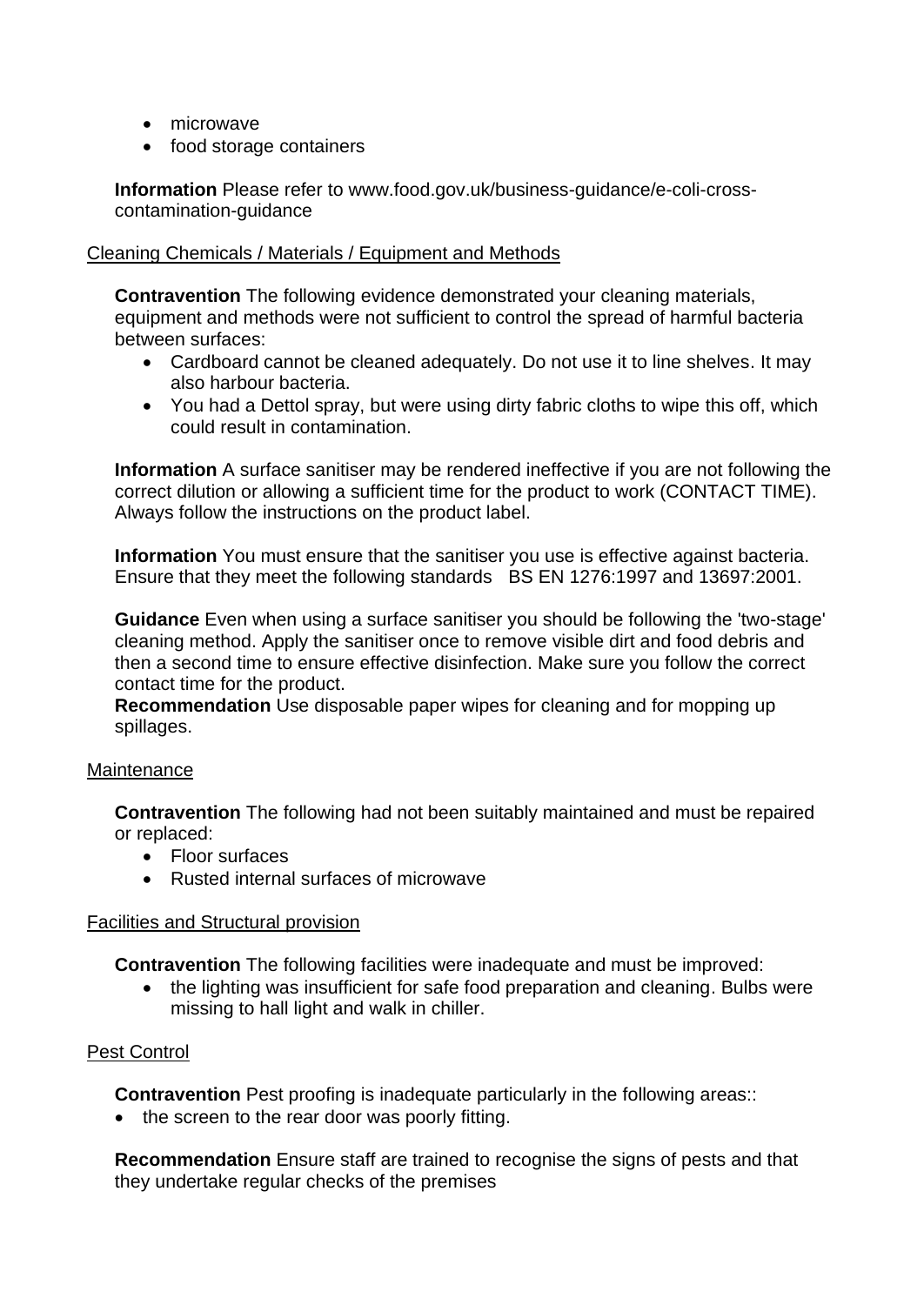# **3. Confidence in Management**

There is major non-compliance with legal requirements. The contraventions require your urgent attention. A revisit is planned and formal enforcement action is likely. **(Score 20)**

## Type of Food Safety Management System Required

**Observation** You had a Chinese SFBB pack, which appeared to have been completed. The diary pages had lapsed for some time.

However from the standards found you were not following this.

### Food Hazard Identification and Control

**Contravention** The following pre-requisites have not been met and this means that your food safety management system will be ineffective:

- cleaning and sanitation are poor
- maintenance is poor
- staff hygiene is inadequate
- services and facilities are inadequate
- staff training is inadequate

**Contravention** The control methods you have put in place at the following critical control points are not sufficient:

- bacteria surviving in cooked food/hot held food
- cross-contamination
- stock rotation of food generally, but food with use by and best before dates

#### Proving Your Arrangements are Working Well

**Contravention** You are not working to the following safe methods in your SFBB pack::

- personal hygiene / hand washing
- cloths / cross contamination
- food allergies
- cleaning / clear and clean as you go
- Daily Diary
- cleaning schedule
- maintenance / pest control

#### **Traceability**

**Observation** Your records were such that food could easily be traced back to its supplier.

#### Waste Food and other Refuse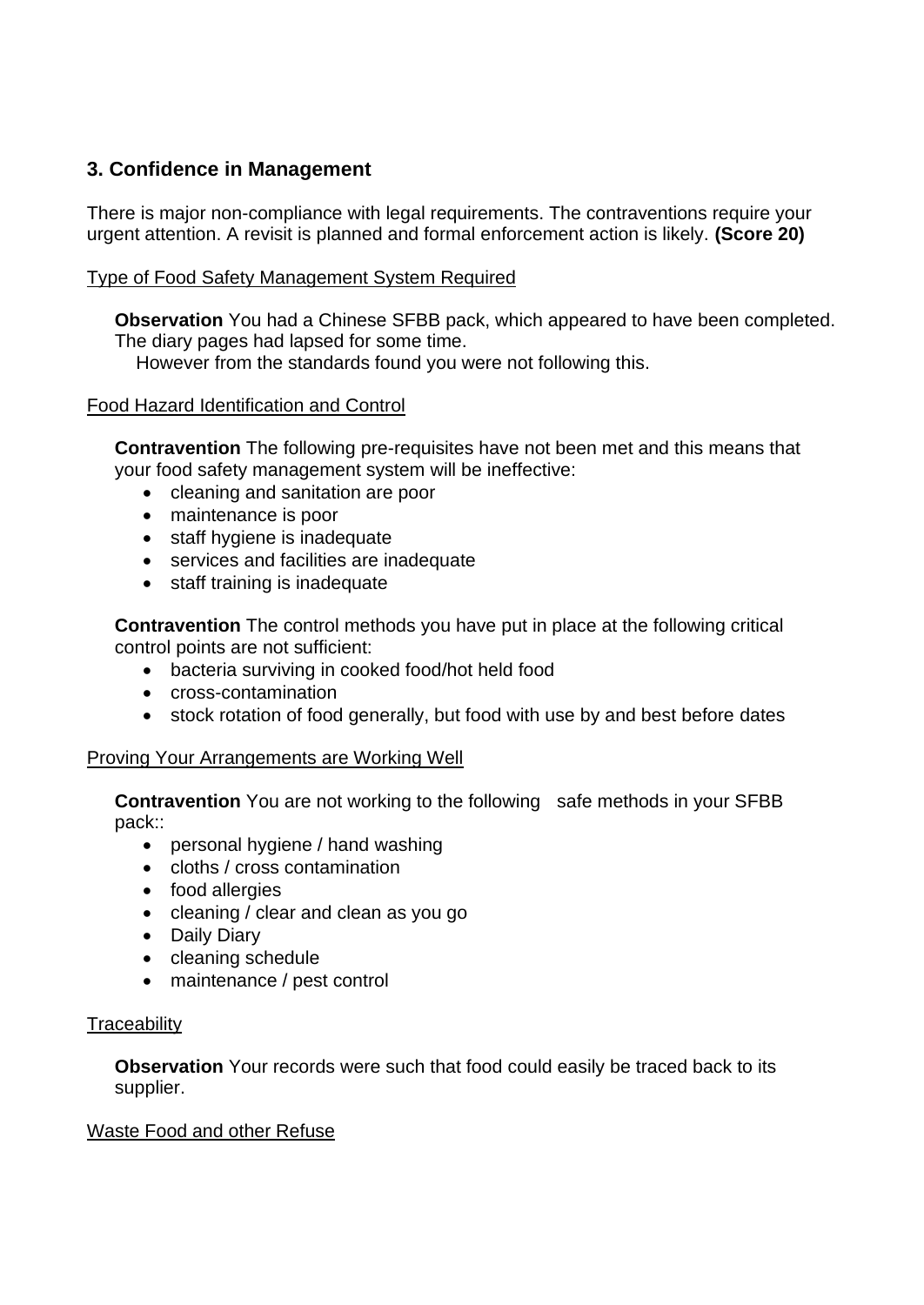**Observation** You had measures in place to dispose of waste food appropriately and were employing the services of an approved waste contractor.

#### **Training**

**Contravention** The following evidence indicates there is a staff training need as food handlers:

- were using food that was passed its USE BY date
- were using poor food storage practices
- were not cleaning properly
- did not appreciate allergen risks
- did not understand safe handling of high risk foods

Although you claim to have done Food Hygiene training, the standards found suggest your knowledge is insufficient.

**Information** You can obtain a list of the training courses we provide on our web-site www.norwich.gov.uk

**Information** There are Level 2 Awards in Food Allergen Awareness on offer in Dereham. If you are interested contact 0800 689 3512 . Or free courses on the web-site www.food.gov.uk

**Recommendation** A Level 2 Award in Food Safety in Catering or its equivalent (a 6 hour course leading to the award of a recognised certificate in food hygiene) would be appropriate for your food handlers. Booking details for the equivalent CIEH course are on our web-site: www.norwich.gov.uk

**Recommendation** Catering staff should refresh their food hygiene knowledge every 3 years so that they stay up to date with current legislation and good practice. Booking details for this course are on our web-site: www.norwich.gov.uk

#### Infection Control / Sickness / Exclusion Policy

**Guidance** Public Health England recommends that food handlers known or suspected to be suffering from a food-borne infection or gastro-intestinal illness stay away from work until symptom-free for 48 hours.

**Observation** Policies were in place to prevent any infected food handler from contaminating food.

#### Allergens

**Contravention** You are failing to manage allergens properly:

- You have not identified the allergens present in the food you prepare
- You do not have a system for informing customers about the presence of allergens in the food you prepare
- You are not informing customers about the risk of cross contamination with allergens
- You were not aware of recent changes to labelling. Please find a leaflet attached